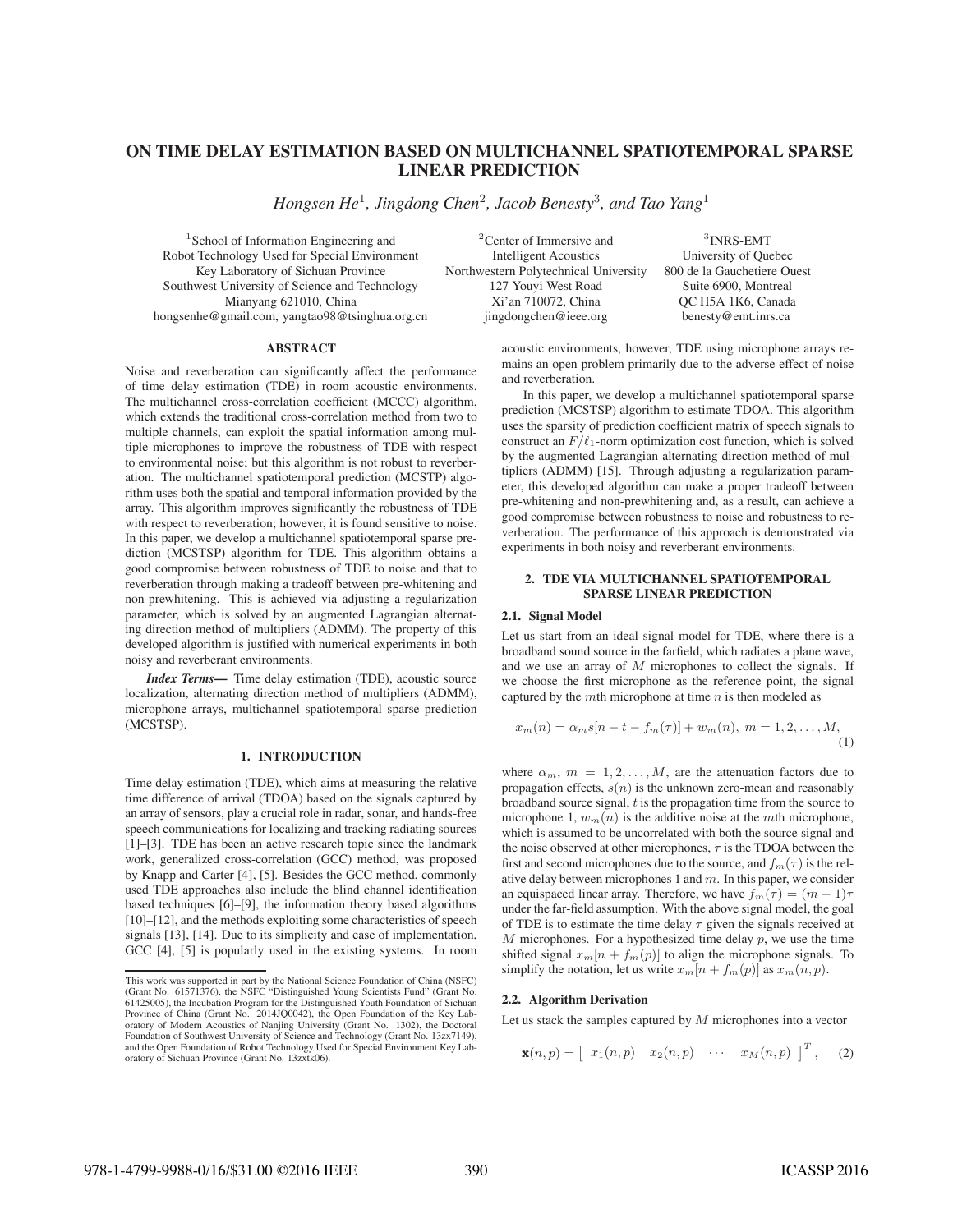where  $(\cdot)^T$  denotes the transpose of a vector or matrix. We also<br>define another vector of the *m*th channel at time  $n - 1$  as follows: define another vector of the mth channel at time  $n - 1$  as follows:

$$
\mathbf{x}_{m}(n-1,p) =
$$

$$
\begin{bmatrix} x_{m}(n-1,p) & x_{m}(n-2,p) & \cdots & x_{m}(n-K,p) \end{bmatrix}^{T}.
$$
 (3)

Now, we consider predicting  $\mathbf{x}(n, p)$  in (2) from the past samples of the M channels  $x_1(n-1, p), x_2(n-1, p), \ldots, x_M(n-1, p)$ , i.e.,

$$
\widehat{\boldsymbol{x}}(n,p) = \boldsymbol{\mathcal{A}}_1(p)\boldsymbol{x}_1(n-1,p) + \boldsymbol{\mathcal{A}}_2(p)\boldsymbol{x}_2(n-1,p) + \cdots + \boldsymbol{\mathcal{A}}_M(p)\boldsymbol{x}_M(n-1,p),
$$
 (4)

where  $\mathbf{\mathcal{A}}_m(p) \in \mathbb{R}^{M \times K}$ ,  $m = 1, 2, ..., M$ , are the coefficient matrices of the multichannel forward predictor. The prediction error vector can then be written as

$$
\epsilon(n,p) = \mathbf{x}(n,p) - \hat{\mathbf{x}}(n,p)
$$
  
=  $\mathbf{x}(n,p) - \mathbf{A}^T(p)\mathbf{y}(n-1,p),$  (5)

where

$$
\epsilon(n,p) = \begin{bmatrix} \epsilon_1(n,p) & \epsilon_2(n,p) & \cdots & \epsilon_M(n,p) \end{bmatrix}^T, \quad (6)
$$

$$
\mathcal{A}(p) = \begin{bmatrix} \mathcal{A}_1(p) & \mathcal{A}_2(p) & \cdots & \mathcal{A}_M(p) \end{bmatrix}^T \quad (7)
$$

is the  $KM \times M$  coefficient matrix of the multichannel forward prediction-error filter, and

$$
\mathbf{y}(n-1,p) = \begin{bmatrix} \mathbf{x}_1^T(n-1,p) & \mathbf{x}_2^T(n-1,p) & \cdots & \mathbf{x}_M^T(n-1,p) \end{bmatrix}^T
$$
 (8)

is the time-shifted signal vector received at  $M$  microphones. In matrix form, the error vector in (5) can be written as

$$
\mathcal{E}(n, p) = \mathbf{X}(n, p) - \mathcal{Y}(n, p)\mathcal{A}(p),
$$
\n(9)

where

$$
\mathcal{E}(n, p) = \begin{bmatrix} \epsilon(n, p) & \epsilon(n+1, p) & \cdots & \epsilon(n+K+L-1, p) \end{bmatrix}^T, (10)
$$
  
\n
$$
\mathbf{X}(n, p) = \begin{bmatrix} \mathbf{x}(n, p) & \mathbf{x}(n+1, p) & \cdots & \mathbf{x}(n+K+L-1, p) \end{bmatrix}^T, (11)
$$
  
\n
$$
\mathbf{y}(n, p) = \begin{bmatrix} \mathbf{y}(n-1, p) & \mathbf{y}(n, p) & \cdots & \mathbf{y}(n+K+L-2, p) \end{bmatrix}^T.
$$
 (12)

The configuration of the traditional linear predictor uses a cascade of a long-term predictor and a short-term predictor [16], [17]. The consequent prediction coefficient vector is highly sparse [18]. In the case of multichannel linear prediction, the prediction coefficient matrix is also of sparsity, as illustrated in Fig. 1(a). This sparsity, however, greatly deteriorates when noise is present, which can be seen from Fig.  $1(b)$ . Since the prediction coefficient matrix is sparse for clean speech signals, we can use this property to improve the robustness of the estimation of the linear predictor in noise. To this end, we impose a sparse regularization term to the least squares criterion. Then, we propose the following  $F/\ell_1$ -norm optimization criterion to preprocess the microphone signals:

$$
\min_{\mathbf{A}(p)} \left\{ \frac{1}{2} \left\| \mathbf{X}(n, p) - \mathbf{\mathcal{Y}}(n, p) \mathbf{\mathcal{A}}(p) \right\|_F^2 + \lambda \left\| \mathbf{\mathcal{A}}(p) \right\|_{\ell_1} \right\},\qquad(13)
$$

where  $\|\cdot\|_F$  denotes the Frobenius norm of a matrix,  $\|\cdot\|_{\ell_1}$  stands for the  $\ell_1$ -norm of a matrix (i.e., the sum of the absolute values of



Fig. 1. Illustration of the MCSTSP coefficient matrix, where the predictor length is 80 and four microphones are used. (a) A column vector of the MCSTSP coefficient matrix of a clean speech signal; (b) the column vector of the MCSTSP coefficient matrix estimated using the least squares method (F-norm criterion) at the SNR of 5 dB; (c) the column vector of the MCSTSP coefficient matrix estimated with the  $F/\ell_1$ -norm criterion at the SNR of 5 dB ( $\delta$ =0.1).

all the entries of the matrix), and the parameter  $\lambda > 0$  is a scalar regularization parameter.

It is obvious that (13) is a convex optimization problem, which can be solved by many existing methods, such as the linear programming [19], the interior point method [20], the primal-dual interior point method [21], etc. In this work, we adopt the ADMM, which can efficiently use the separability of multiple variables [15] to solve this problem.

By means of an auxiliary matrix  $\mathcal{Z}(p)$ , (13) can be equivalently written as

$$
\min_{\mathbf{\mathcal{A}}(p),\mathbf{\mathcal{Z}}(p)} \left\{ \frac{1}{2} \left\| \mathbf{X}(n,p) - \mathbf{\mathcal{Y}}(n,p) \mathbf{\mathcal{A}}(p) \right\|_{F}^{2} + \lambda \left\| \mathbf{\mathcal{Z}}(p) \right\|_{\ell_{1}} : \mathbf{\mathcal{A}}(p) - \mathbf{\mathcal{Z}}(p) = \mathbf{0} \right\}.
$$
\n(14)

This is an augmented Lagrangian subproblem, which can be formulated as

$$
\min_{\mathbf{\mathcal{A}}(p),\mathbf{\mathcal{Z}}(p)} \left\{ \frac{1}{2} \left\| \mathbf{X}(n,p) - \mathbf{\mathcal{Y}}(n,p) \mathbf{\mathcal{A}}(p) \right\|_{F}^{2} + \lambda \left\| \mathbf{\mathcal{Z}}(p) \right\|_{\ell_{1}} \right.+ \left\langle \mathbf{\Theta}(p), \mathbf{\mathcal{A}}(p) - \mathbf{\mathcal{Z}}(p) \right\rangle + \frac{\beta}{2} \left\| \mathbf{\mathcal{A}}(p) - \mathbf{\mathcal{Z}}(p) \right\|_{F}^{2} \left\}, \quad (15)
$$

where  $\Theta(p) \in \mathbb{R}^{KM \times M}$  is the multiplier of the linear constraint,

$$
\langle \boldsymbol{\Theta}(p), \boldsymbol{\mathcal{A}}(p) - \boldsymbol{\mathcal{Z}}(p) \rangle = \frac{1}{2} \text{tr} \Big\{ \boldsymbol{\Theta}^T(p) [\boldsymbol{\mathcal{A}}(p) - \boldsymbol{\mathcal{Z}}(p)] + [\boldsymbol{\mathcal{A}}(p) - \boldsymbol{\mathcal{Z}}(p)]^T \boldsymbol{\Theta}(p) \Big\} \\
= \text{tr} \Big\{ \boldsymbol{\Theta}^T(p) [\boldsymbol{\mathcal{A}}(p) - \boldsymbol{\mathcal{Z}}(p)] \Big\} \tag{16}
$$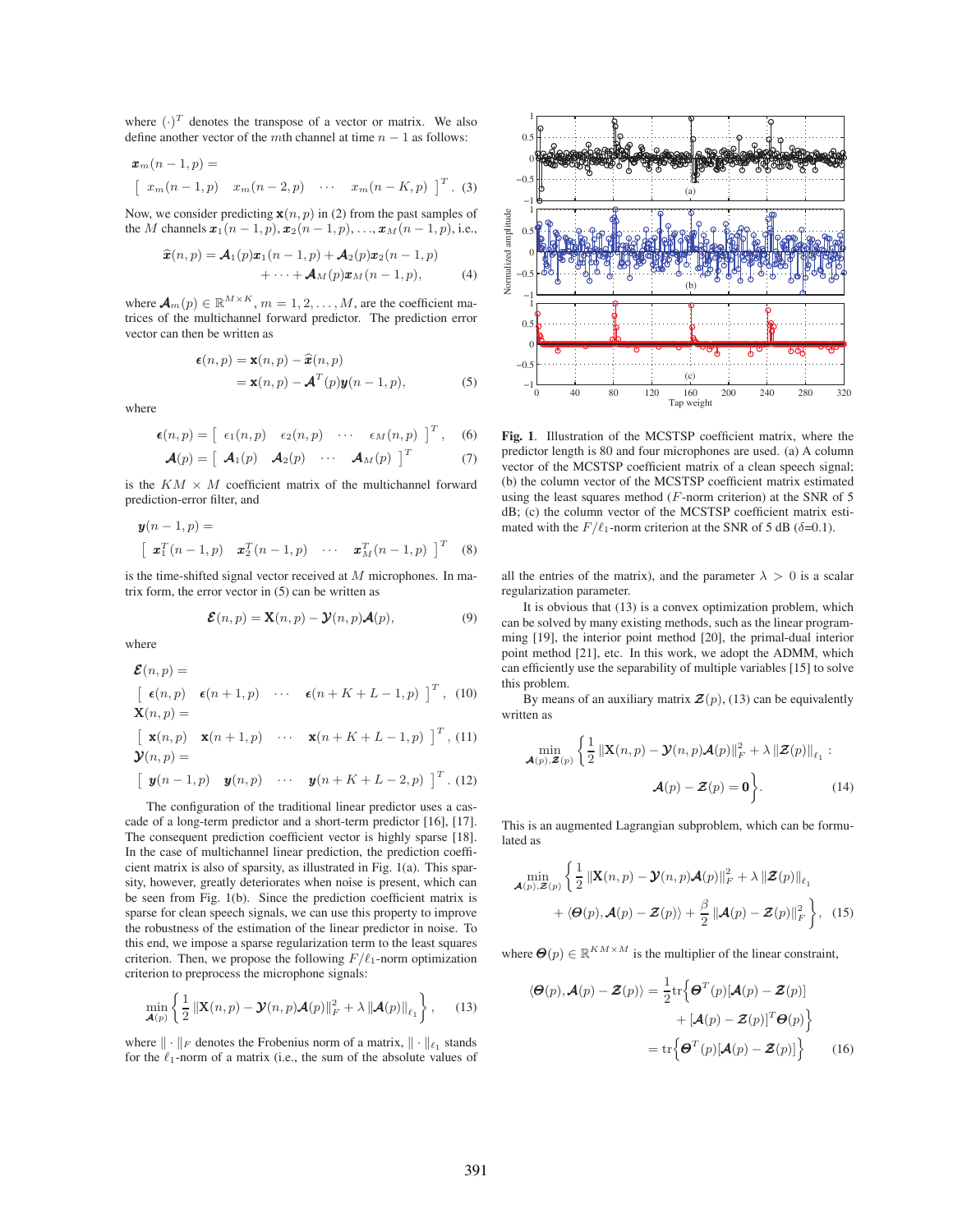denotes the matrix inner product with  $tr(\cdot)$  being the trace of a matrix,  $\beta > 0$  is a penalty parameter for the violation of the linear constraint. The augmented term, i.e., the fourth term within the braces of (15), is introduced to ensure that the objective function is strictly convex. Given  $[\mathbf{Z}_k(p), \Theta_k(p)]$ , we can obtain  $[\mathcal{A}_{k+1}(p), \mathcal{Z}_{k+1}(p), \Theta_{k+1}(p)]$  by alternating minimization of (15) with respect to one variable while keeping the other variables fixed. First, when  $\mathbf{Z}(p) = \mathbf{Z}_k(p)$  and  $\mathbf{\Theta}(p) = \mathbf{\Theta}_k(p)$  are fixed, the minimization of (15) with respect to  $\mathcal{A}(p)$  is equivalent to

$$
\min_{\mathbf{A}(p)} \left\{ \frac{1}{2} \left\| \mathbf{X}(n, p) - \mathbf{\mathcal{Y}}(n, p) \mathbf{\mathcal{A}}(p) \right\|_F^2 + \frac{\beta}{2} \left\| \mathbf{\mathcal{A}}(p) - \mathbf{\mathcal{Z}}_k(p) + \mathbf{\Theta}_k(p) / \beta \right\|_F^2 \right\},\tag{17}
$$

whose solution is

$$
\mathcal{A}_{k+1}(p) = \left[\mathcal{Y}^T(n, p)\mathcal{Y}(n, p) + \beta \mathbf{I}\right]^{-1} \times \left[\mathcal{Y}^T(n, p)\mathbf{X}(n, p) + \beta \mathcal{Z}_k(p) - \mathcal{O}_k(p)\right], \quad (18)
$$

where **I** denotes the identity matrix of size  $KM \times KM$ .

Then, when  $\mathcal{A}(p) = \mathcal{A}_{k+1}(p)$  and  $\mathcal{A}(p) = \mathcal{A}_k(p)$  are fixed, the minimization of (15) with respect to  $\mathbf{Z}(p)$  is equivalent to

$$
\min_{\boldsymbol{\mathcal{Z}}(p)} \left\{ \lambda \|\boldsymbol{\mathcal{Z}}(p)\|_{\ell_1} + \frac{\beta}{2} \left\| \boldsymbol{\mathcal{A}}_{k+1}(p) - \boldsymbol{\mathcal{Z}}(p) + \boldsymbol{\Theta}_k(p) / \beta \right\|_F^2 \right\}.
$$
\n(19)

Let  $\mathbf{\Phi}(p) = \mathbf{\mathcal{A}}_{k+1}(p) - \mathbf{\mathcal{Z}}(p) + \mathbf{\Theta}_k(p)/\beta$ , then (19) can be rewritten as

$$
\min_{\mathbf{Z}(p)} \left\{ \lambda \|\mathbf{Z}(p)\|_{\ell_1} + \frac{\beta}{2} \|\mathbf{\Phi}(p)\|_F^2 \right\} =
$$
\n
$$
\min_{\mathbf{Z}(p)} \left\{ \sum_{i=1}^{KM} \sum_{j=1}^M \left[ \lambda \|\mathbf{Z}(p)\right)^{i,j} + \frac{\beta}{2} \left| (\mathbf{\Phi}(p))^{i,j} \right|^2 \right] \right\}, \tag{20}
$$

where  $(\cdot)^{i,j}$  denotes the  $(i,j)$ th element of a matrix. It can be seen<br>from (20) that the variables  $(Z(n))^{i,j}$   $i = 1, 2, \ldots, K M, i =$ from (20) that the variables  $(\mathcal{Z}(p))^{i,j}$ ,  $i = 1, 2, \ldots, KM, j =$  $1, 2, \ldots, M$ , are decoupled (separable). Hence we obtain a simple problem of minimizing a scalar function given by

$$
\min_{(\boldsymbol{z}(p))^{i,j}} \left\{ \lambda | (\boldsymbol{z}(p))^{i,j} | \right. \\ \left. + \frac{\beta}{2} \left| (\boldsymbol{\mathcal{A}}_{k+1}(p) - \boldsymbol{z}(p) + \boldsymbol{\Theta}_k(p) / \beta)^{i,j} \right|^2 \right\}, \quad (21)
$$

the solution of which is readily achieved as

$$
\begin{aligned}\n\left(\mathbf{Z}_{k+1}(p)\right)^{i,j} &=\\ \begin{cases}\n\frac{\left(\mathbf{\Psi}(p)\right)^{i,j}}{\left|\left(\mathbf{\Psi}(p)\right)^{i,j}\right|}\max\left(\left|\left(\mathbf{\Psi}(p)\right)^{i,j}\right|-\lambda/\beta,0\right),\left|\left(\mathbf{Z}(p)\right)^{i,j}\right|\neq 0,\\
0, &\quad,\left|\left(\mathbf{Z}(p)\right)^{i,j}\right|=0,\n\end{cases}\n\end{aligned} \tag{22}
$$

where  $\Psi(p) = \mathcal{A}_{k+1}(p) + \mathcal{A}_k(p)/\beta$ . These solutions can also be compactly formulated by a soft-thresholding operator, i.e.,

$$
\mathcal{Z}_{k+1}(p) = \operatorname{soft}(\mathcal{A}_{k+1}(p) + \mathcal{O}_k(p)/\beta, \lambda/\beta), \qquad (23)
$$

where the soft function is defined as

$$
soft (\boldsymbol{\Omega}, \mu) = sgn (\boldsymbol{\Omega}) \odot max \{ |\boldsymbol{\Omega}| - \mu, 0 \},
$$
  

$$
\forall \boldsymbol{\Omega} \in \mathbb{R}^{KM \times M}, \mu > 0,
$$
 (24)

sgn  $(\cdot)$  is the signum function,  $\odot$  denotes the dot product of two matrices, all the other operations are performed in a component-wise way. Finally, the Lagrangian multiplier matrix  $\Theta(p)$  is updated by

$$
\boldsymbol{\Theta}_{k+1}(p) = \boldsymbol{\Theta}_k(p) + \beta \left(\boldsymbol{\mathcal{A}}_{k+1}(p) - \boldsymbol{\mathcal{Z}}_{k+1}(p)\right). \tag{25}
$$

Therefore, we obtain the solution of (14) by iteratively calculating  $(18)$ ,  $(23)$ ,  $(25)$ , and so get the suboptimal prediction coefficient matrix  $\mathbf{A}^s(p)$ . It is found from Fig. 1(c) that we can obtain a sparse<br>prediction coefficient matrix via this  $F/\ell_{1-}$  porm optimization algoprediction coefficient matrix via this  $F/\ell_1$ -norm optimization algorithm in a noisy environment.

Substituting  $\mathcal{A}^s(p)$  into (9), we then achieve the suboptimal pre-<br>ion error matrix  $\mathcal{F}^s(p, p)$  from which we can obtain the crossdiction error matrix  $\mathcal{E}^{s}(n, p)$ , from which we can obtain the cross-<br>correlation matrix of the prediction error signals  $\mathcal{R}(n)$ . Therefore correlation matrix of the prediction error signals  $\mathcal{R}(p)$ . Therefore, we define an MCCC function according to  $\mathcal{R}(p)$  [22]–[25] and then obtain a new TDOA estimator based on MCSTSP.

# **2.3. Regularization Parameter**

It is found from (14) that the parameter  $\lambda$  plays an important role in controlling the sparse level of the prediction coefficient matrix. This parameter is mostly affected by the microphone signals, i.e.,  $\mathbf{X}(n, p)$ and  $\mathcal{Y}(n, p)$ . Herein, we consider to determine  $\lambda$  by the following choice:

$$
\lambda = \delta \|\mathbf{X}^{T}(n, p)\mathbf{Y}(n, p)\|_{\ell_{\infty}},
$$
\n(26)

where

$$
\|\mathbf{Z}\|_{\ell_{\infty}} = \max_{j} \sum_{i=1}^{M} |z_{i,j}| \tag{27}
$$

denotes the  $\ell_{\infty}$ -norm for any matrix **Z** with the  $(i, j)$ th entry of  $z_{i,j}$ <br>and  $\delta$  is a positive number and  $\delta$  is a positive number.

#### **3. EXPERIMENTS**

#### **3.1. Experimental Environments**

All the experiments are carried out in a simulated room of size  $7 \text{ m} \times 6 \text{ m} \times 3 \text{ m}$ . An equispaced linear array, which consists of six omnidirectional microphones with the inter-element spacing being 0.1 m, is used to collect the microphones' output signals. For ease of exposition, positions in the room are designated by  $(x, y, z)$ coordinates with reference to the southwest corner of the room floor. The first and sixth microphones of the array are at  $(3.25, 3.00, 1.40)$ and (3.75, 3.00, 1.40), respectively. The sound source is located at (2.49, 1.27, 1.40).

The source signal is a prerecorded clean speech signal, which is sampled at 16 kHz, and the length of the signal is approximately 1 min. The impulse responses from the source to the six microphones are generated using the image model [26]. The length of the impulse responses is 2048 samples. The microphones' outputs are obtained by convolving the source signal with the corresponding generated impulse responses and then adding zero-mean white Gaussian noise to the results to control the signal-to-noise ratio (SNR).

In the simulations, the microphone signals are partitioned into nonoverlapping frames with a frame length of 64 ms. Each frame is windowed with a Hamming window, and a time delay estimate is then obtained. Two performance metrics, namely the probability of anomalous estimates and the root mean square error (RMSE) of nonanomalous estimates, are used to evaluate the performance of the TDE algorithms (see  $[22]$ ,  $[27]$ , and  $[28]$  for the definition of these two metrics and how to classify an estimate as an anomaly or a nonanomaly). The total number of speech frames used for statistics is 936 (the frame length is 1024 samples). The true time delay from the sound source to the first two microphones is 2.0 samples.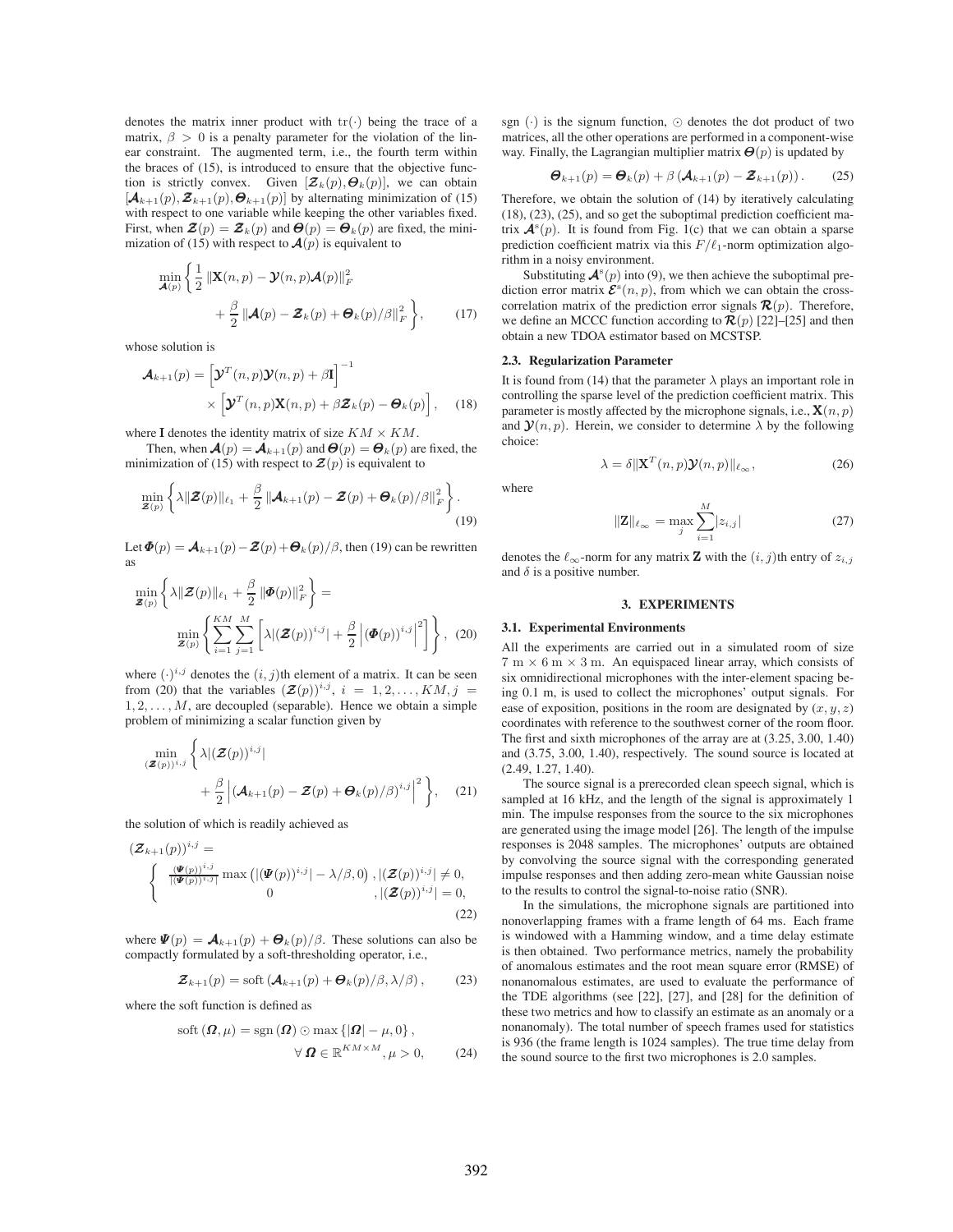

**Fig. 2**. TDE performance versus the number of microphones in a noisy (SNR=10 dB) and moderately reverberant ( $T_{60}$ =300 ms) environment: (a) the probability of anomalous time delay estimates and (b) RMSE of nonanomalous time delay estimates.

# **3.2. Results**

Figure 2 shows the the TDE results versus the number of microphones in a noisy (SNR=10 dB) and moderately reverberant  $(T_{60}=300 \text{ ms})$  environment. It is seen that the probability of anomalous time delay estimates and RMSEs of nonanomalous time delay estimates of the four algorithms generally decrease as the number of microphones increases, which shows the effectiveness of the developed method in improving the TDE robustness by taking advantage of the spatial and temporal information provided by the multiple sensors. For the case of two microphones, all the pre-whitening TDE algorithms do not achieve obvious superiority, while the original multichannel cross-correlation coefficient (MCCC) algorithm [22], [23] obtains slightly better performance. When multiple microphones are employed, the MCCC algorithm has small probability of anomalous estimates, but the corresponding RMSE is large. Although MCCC with pre-whitening [24] and multichannel spatiotemporal prediction (MCSTP) [25] algorithms obtain moderate RMSEs, the probability of anomalous estimates is large. The MCSTSP algorithm, in comparison, achieves a good performance in terms of both the anomalous estimates and the RMSE, which implies that the multichannel sparse prediction is effective for TDE in dealing with both noise and reverberation.

Figure 3 illustrates the TDE results versus SNR in a moderately reverberant ( $T_{60}$ =300 ms) environment. It is seen that the original MCCC algorithm yields the best performance in low SNR environments, but it is most sensitive to reverberation when SNR is high. The pre-whitening MCCC algorithm achieves good robustness to reverberation as compared to MCCC. The MCSTP and pre-whitening MCCC algorithms obtain comparable TDE performance in low SNR environments; the former, however, has a better robustness to reverberation due to its optimal pre-whitening ability [25]. Although the two TDE algorithms with pre-whitening obtain considerable performance improvement under reverberation conditions, they suffer



**Fig. 3**. TDE performance versus SNR in a moderately reverberant  $(T_{60}=300 \text{ ms})$  environment: (a) the probability of anomalous time delay estimates and (b) RMSE of nonanomalous time delay estimates.

from performance degradation when noise is strong. The developed MCSTSP algorithm achieves a good compromise between MCCC and MCSTP.

# **4. CONCLUSIONS**

In this paper, a new time delay estimator based on MCSTP is developed from a multichannel sparse linear prediction perspective. This algorithm uses the sparsity of the spatiotemporal prediction coefficient matrix to improve the TDE performance. The MCSTSP algorithm is effectively solved by ADMM. Experimental results show that the MCSTSP algorithm offers an effective compromise between the MCCC and MCSTP algorithms. A proper value of  $\delta$  needs to be found in practical applications, depending on the level of noise and reverberation.

#### **5. RELATION TO PRIOR WORK**

It is a difficult and challenging problem to make TDE robust to both noise and reverberation in room acoustic environments. The MCCC algorithm extends the traditional cross-correlation method from two to multiple channels. It exploits the spatial information among multiple microphones to improve the robustness of TDE with respect to noise [22], [23]; but the MCCC is found sensitive to reverberation. The MCSTP algorithm, which exploits both spatial and temporal information, improves the robustness of TDE to reverberation due to its optimal pre-whitening ability [25]; this algorithm, however, is sensitive to additive noise. In an earlier study [29], we developed a two-channel sparse linear prediction algorithm for TDE, which transforms the TDE problem into one of  $\ell_2/\ell_1$ -norm based optimization by introducing a sparse regularization term to the least squares criterion. This algorithm can improve TDE performance in both noise and reverberation. This paper generalizes the work in [29] from the two-channel to the multichannel case.